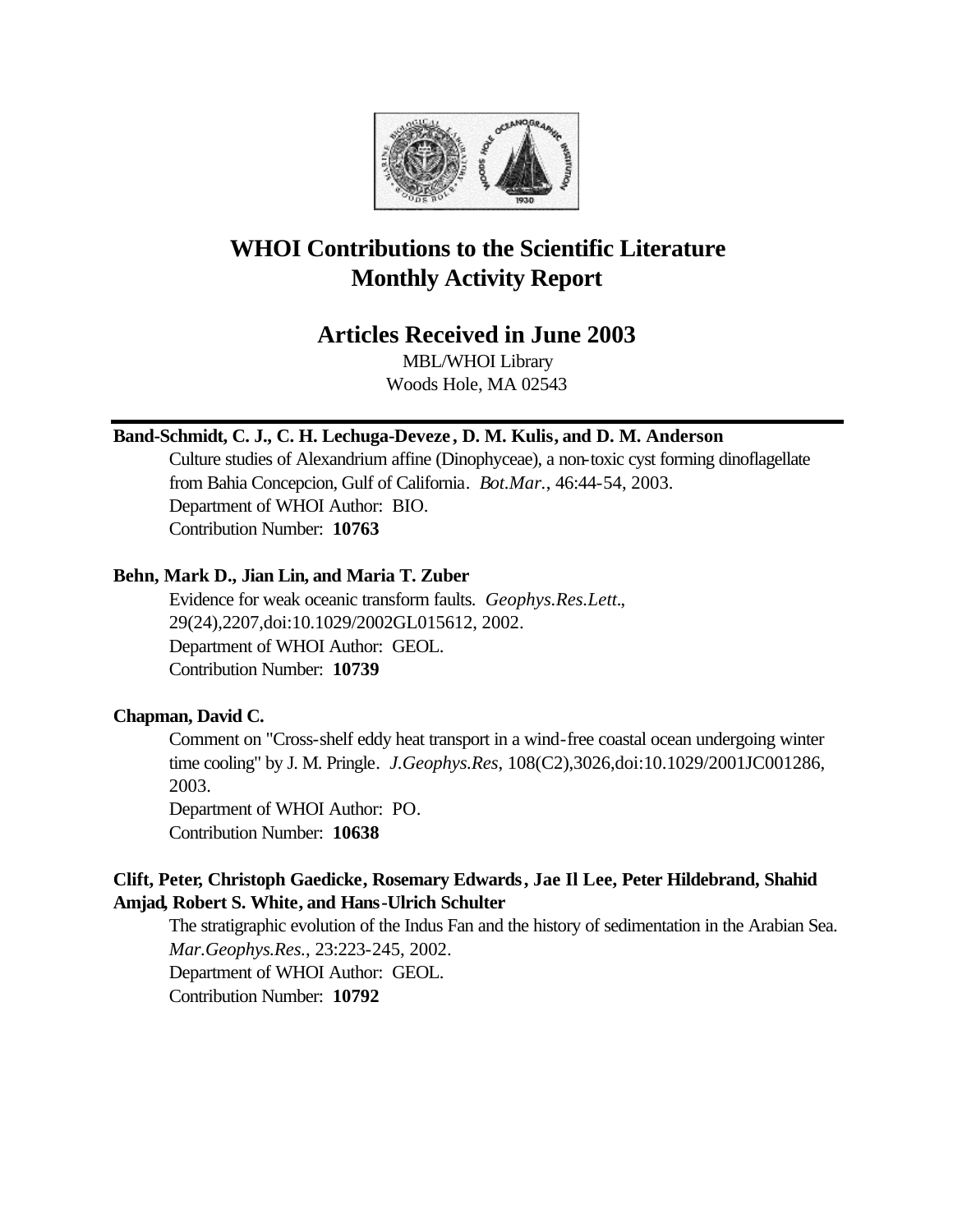### **Conte, Maureen H., John C. Weber, Peter J. Carlson, and Lawrence B. Flanagan**

Molecular and carbon isotopic composition of leaf wax in vegetation and aerolsols in a northern prairie ecosystem. *Oecologia*, 135:67-77, 2003. Department of WHOI Author: MCG. Contribution Number: **10842**

# **Dhillon, Ashita, Andreas Teske, Jesse Dillon, David A. Stahl, and Mitchell L. Sogin**

Molecular characterization of sulfate-reducing bacteria in the Guaymas Basin. *Appl.Environ.Microbiol.*, 69:2765-2772, 2003. Department of WHOI Author: BIO. Contribution Number: **10905**

# **Doney, Scott C., David M. Glover, Scott J. McCue , and Montserrat Fuentes**

Mesoscale variability of Sea-viewing Wide Field-of-view Sensor (SeaWiFS) satellite ocean color: Global patterns and spatial scales. *J.Geophys.Res.*, 108(C2),3024,doi:10.1029/2001JC000843, 2003. Department of WHOI Author: MCG. Contribution Number: **10861**

# **Edwards, K. J., D. R. Rogers, C. O. Wirsen, and T. M. McCollom**

Isolation and characterization of novel psychrophilic, neutrophilic, Fe-oxidizing chemolithoautotrophic alpha- and gamma-proteobacteria from the deep sea. *Appl.Environ.Microbiol.*, 69:2906-2913, 2003. Department of WHOI Author: MCG. Contribution Number: **10875**

# **Elgar, Steve, B. Raubenheimer, and T. H. C. Herbers**

Bragg reflection of ocean waves from sandbars. *Geophys.Res.Lett.*, 30(1),1016,doi:10.1029/2002GL016351, 2003. Department of WHOI Author: AOPE. Contribution Number: **10826**

# **Francois, Roger, Susumu Honjo, Richard Krishfield, and Steve Manganini**

Factors controlling the flux of organic carbon to the bathypelagic zone of the ocean. *Global Biogeochem.Cycles*, 16(4),1087,doi:10.1029/2001GB001722, 2002. Department of WHOI Author: MCG. GEOL. Contribution Number: **10628**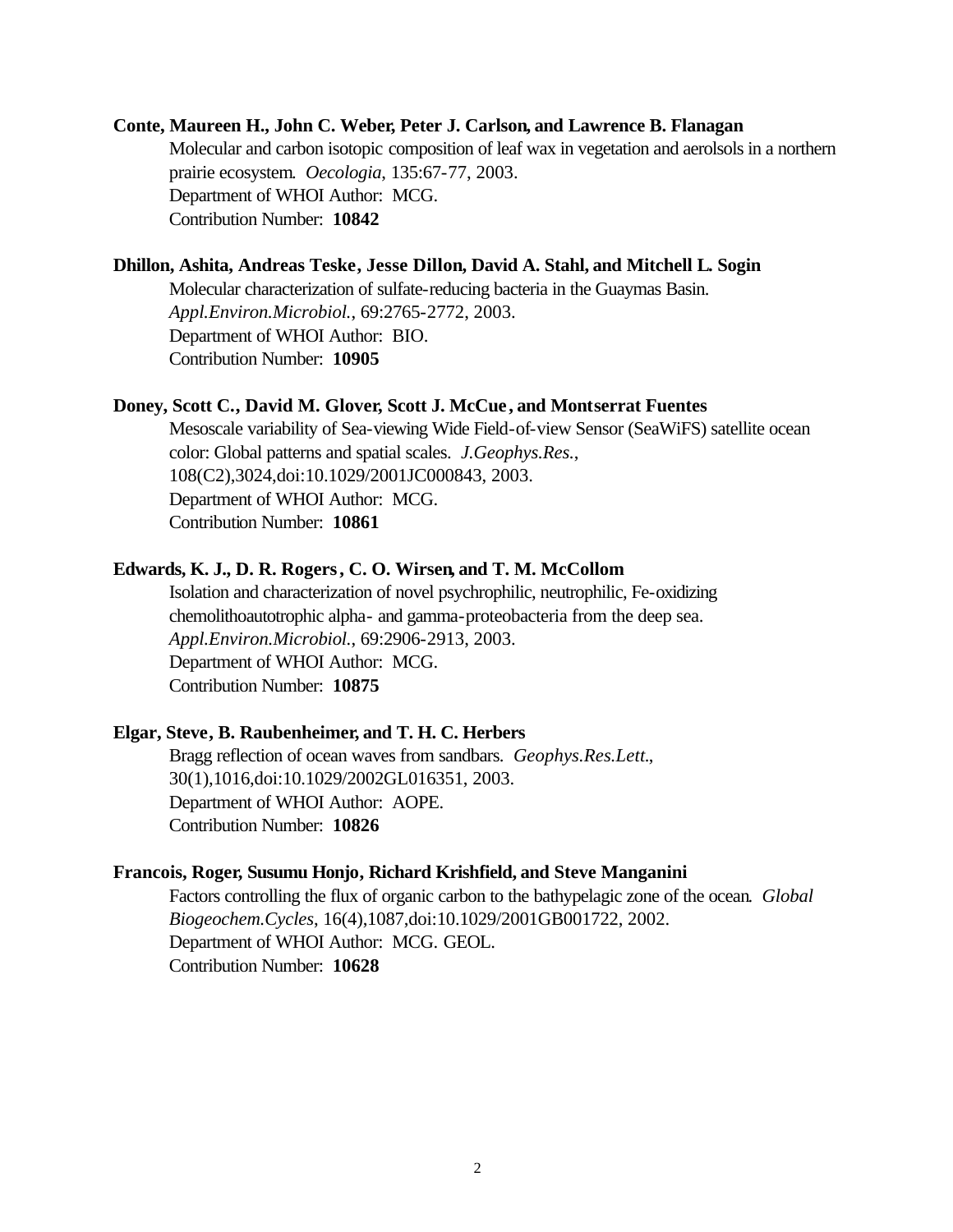# **Golden, Charles E., Spahr C. Webb, and Robert A. Sohn**

Hydrothermal microearthquake swarms beneath active vents at Middle Valley, northern Juan de Fuca Ridge. *J.Geophys.Res.*, 108(B1),2027,doi:10.1029/2001JB000226, 2003. Department of WHOI Author: GEOL.

# **Gramling, C. M., D. C. McCorkle, A. E. Mulligan, and T. L. Woods**

A carbon isotope method to quantify groundwater discharge at the land-sea interface. *Limnol.Oceanogr.*, 48:957-970, 2003. Department of WHOI Author: GEOL. Contribution Number: **10622**

#### **Hunt, Heather L., D. Archie McLean, and Lauren S. Mullineaux**

Post-settlement alteration of spatial patterns of soft shell clam (*Mya arenaria*) recruits. *Estuaries*, 26(1):72-81, 2003. Department of WHOI Author: BIO. Contribution Number: **10787**

# **Jayne, Steven R., John M. Wahr, and Frank O. Bryan**

Observing ocean heat content using staellite gravity and altimetry. *J.Geophys.Res.*, 108(C2),3031,doi:10.1029/2002JC001619, 2003. Department of WHOI Author: PO. Contribution Number: **10840**

# **Joyce, Terrence M., and Jane Dunworth-Baker**

Long-term hydrographic variability in the Northwest Pacific Ocean. *Geophys.Res.Lett.*, 30(2),1043,doi:10.1029/2002GL015225, 2003. Department of WHOI Author: PO. Contribution Number: **10665**

# **Lefevre, M., A. Vezina, M. Levasseur, and J. W. H. Dacey**

A model of dimethylsulfide dynamics for the subtropical North Atlantic. *Deep-Sea Res.I*, 49:2221-2239, 2002. Department of WHOI Author: BIO.

### **Milkov, Alexei V., Roger Sassen, Tatiyane V. Apanasovich, and Farid G. Dadashev**

Global gas flux from mud volcanoes: A significant source of fossil methane in the atmosphere and the ocean. *Geophys.Res.Lett.*, 30(2),1037,doi:10.1029/2002GL016358, 2003. Department of WHOI Author: GEOL. Contribution Number: **10782**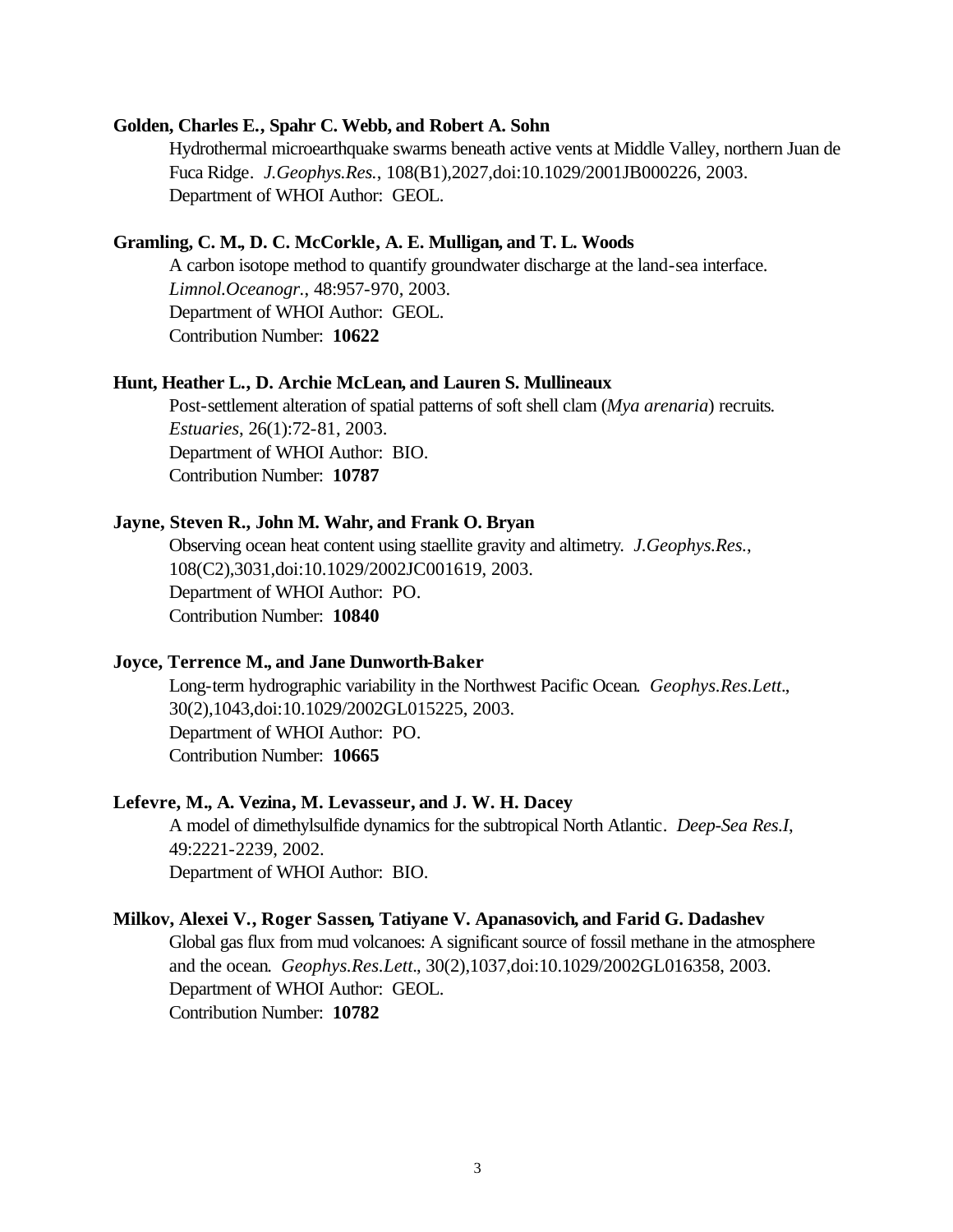#### **Montesi, Laurent G. J., and Maria T. Zuber**

Spacing of faults at the scale of the lithosphere and localization instability: 1. Theory. *J.Geophys.Res.*, 108(B2),2110,doi:10.1029/2002JB001923, 2003. Department of WHOI Author: GEOL.

# **Moore, Laura J., Charlene Sullivan, and David G. Aubrey**

Interannual evolution of multiple longshore sand bars in a mesotidal environment, Truro, Massachusetts, USA. *Mar.Geol.*, 196:127-143, 2003. Department of WHOI Author: GEOL. Contribution Number: **10141**

### **Pawlowicz, Rich, Bob Beardsley, and Steve Lentz**

Classical tidal harmonic analysis including error estimates in MATLAB using T\_TIDE. *Comput.Geosci.*, 28:929-937, 2002. Department of WHOI Author: PO.

### **Rasmussen, Tine L., Delia W. Oppo, Erik Thompson, and Scott J. Lehman**

Deep sea records from the southeast Labrador Sea: Ocean circulation changes and ice-rafting events during the last 160,000 years. *Paleoceanography*, 18(1),1018,doi:10.1029/2001PA000736, 2003. Department of WHOI Author: GEOL.

## **Rosenthal, Yair, Delia W. Oppo, and Braddock K. Linsley**

The amplitude and phasing of climate change during the last deglaciation in the Sulu Sea, western equatorial Pacific. *Geophys.Res.Lett.*, 30(8),1428,doi:10.1029/2002GL016612, 2003.

Department of WHOI Author: GEOL. Contribution Number: **10850**

#### **Schmitt, R. W.**

Observational and laboratory insights into salt finger convection. *Prog.Oceanogr.*, 56:419- 433, 2003. Department of WHOI Author: PO.

# **Skinner, M. W., D. R. Ketten, L. K. Holden, B. R. Whiting, K. T. Bae, L. T. Cohen, J. G. Neely, G. A. Gates, P. G. Smith, and G. R. Kletzker**

Is there a relation between speech recognition and the position of cochlear implant electrodes in the inner ear? *Semin.Hear.*, 23(1):97-98, 2002. Department of WHOI Author: BIO.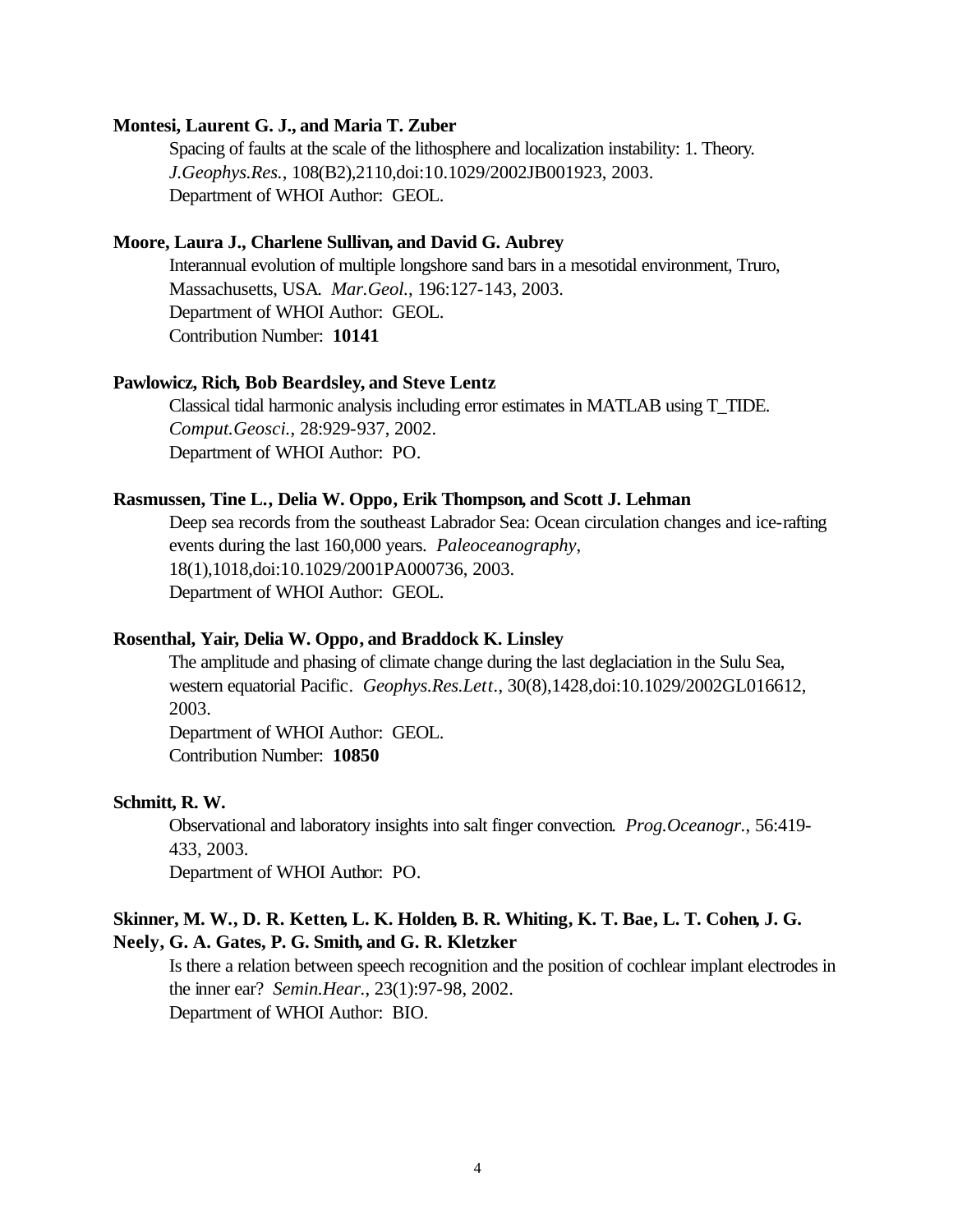# **Sloyan, Bernadette M., Gregory C. Johnson, and William S. Kessler**

The Pacific Cold Tongue: A pathway for interhemispheric exchange. *J.Phys.Oceanogr.*, 33:1027-1043, 2003. Department of WHOI Author: PO.

# **Straneo, Fiammetta, Robert S. Pickart, and Kara Lavender**

Spreading of Labrador Sea water: An advective-diffusive study based on Lagrangian data. *Deep-Sea Res.I*, 50:701-719, 2003. Department of WHOI Author: PO. Contribution Number: **10714**

# **Swart, P. K., S. Thorrold, B. Rosenheim, A. Eisenhauer, C. G. A. Harrison, M. Grammer, and C. Latkoczy**

Intra-annual variation in the stable oxygen and carbon and trace element composition of sclerosponges. *Paleoceanography*, 17(3),1045,doi:10.1029/2000PA000622, 2002. Department of WHOI Author: BIO.

## **Whitehead, J. A.**

Corrigendum - Constant potential vorticity hydraulically controlled flow - complexities from passage shape. *J.Phys.Oceanogr.*, 33:1142, 2003. Department of WHOI Author: PO. Contribution Number: **10900**

# **Whitehead, J. A., M. L. E. Timmermans, W. Gregory Lawson, Sergey N. Bulgakov, Alejandro Martinez Zatarain, Jaime F. Almaguer Medina, and John Salzig**

Laboratory studies of thermally and/or salinity driven flows with partial mixing 1. Stommel transitions and multiple flow states. *J.Geophys.Res.*, 108(C2),3036,doi:10.1029/2001JC000902, 2003. Department of WHOI Author: PO. Contribution Number: **9921**

## **Wilson, D. Keith, George V. Frisk, Timothy E. Lindstrom, and Cynthia J. Sellers**

Measurement and prediction of ultralow frequency ocean ambient noise off the eastern U.S. coast. *J.Acoust.Soc.Am.*, 113(6):3117-3133, 2003. Department of WHOI Author: AOPE. Contribution Number: **10893**